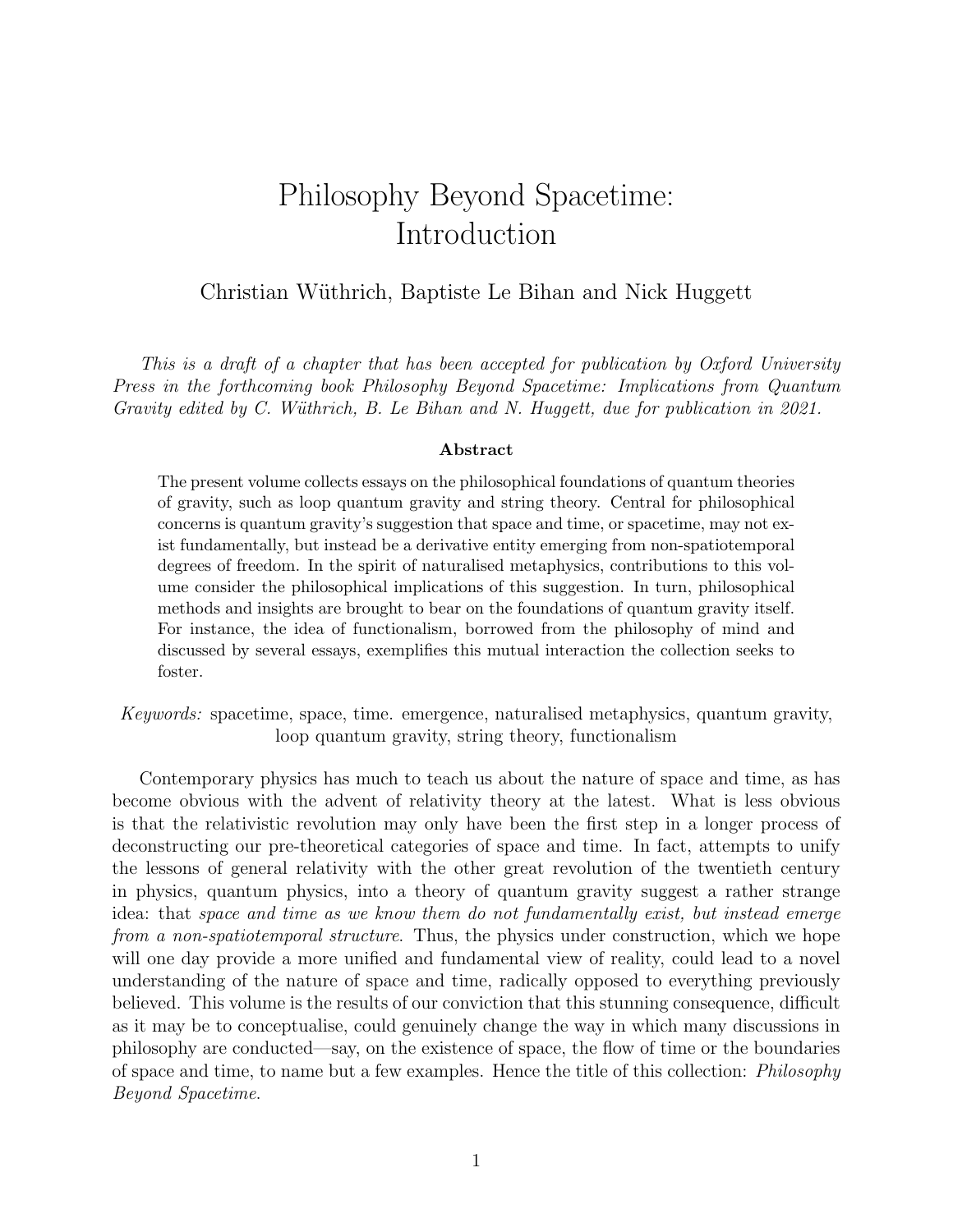The current situation in contemporary physics results from a long historical journey. As we have already mentioned, two revolutions took place in physics during the twentieth century: special and then general relativity, and quantum physics. The first gave a new understanding of gravity as a feature of the geometry of space and time, with dramatic philosophical consequences: the relativity of simultaneity, the dynamical relation between spacetime and matter, the possibility of temporal anomalies, and the existence of singularities in spacetime, for example. The second deals with the matter that inhabits spacetime, and poses equally deep philosophical challenges: the non-local connection between entangled systems, the appearance of a classical world, the very existence of particles. While being of enormous empirical power and accuracy, both have raised deep, and unresolved philosophical and foundational questions—as the ever expanding literature on the subjects attests.

There is as yet no satisfactory unified theory in which quantum matter is dynamically related to generally relativistic spacetime, i.e., into a *theory of quantum gravity*  $(QG)$ . Quantum matter cannot easily be described as interacting with classical relativistic spacetime. But it seems as if matter and geometry must be closer in nature than they are in the two separate theories. By itself, this observation gives us reason to think that a successful theory of QG will raise similarly important challenges to our conceptions of space, time, and matter perhaps abolishing them altogether as fundamental entities. Although such a theory does not yet exist, we may nevertheless see the silhouettes of coming changes in the fragmentary theories that do exist, and come to understand new possibilities for epistemology and metaphysics. But just as important, there is good reason to think that some of the problems in finding a theory of QG are themselves conceptual, in need of philosophical analysis by philosophers and physicists—just as relativity required Einstein's reconceptualising of the nature of space, time, and motion, and as quantum mechanics was driven by the competing pictures of Schrödinger and Heisenberg.

This volume is one of the fruits of a three-year research project, *Space and Time after* Quantum Gravity (2015-2018), funded by the John Templeton Foundation. The project involved both physicists working on the physics of QG and philosophers working on this topic or related notions in contemporary philosophy. We have selected a few outstanding works, the fruit of intense discussions over several years, and we have divided them into two volumes. One—Beyond Spacetime: The Foundations of Quantum Gravity (Cambridge University Press, 2020)—deals more with philosophical questions arising in the technical development of different approaches to quantum gravity. The other volume—this one—is more directly concerned with the implications of QG for questions traditionally seen as more philosophical in nature. Of course, this distinction is gradual at best and often blurred—not the least in foundational research in QG. Several of the articles of either collection could equally well have been included in either volume. To a first degree of approximation, the companion volume, which requires more technical skills in physics, addresses a wider range of physicists, while we hope to reach many philosophers beyond the narrow confines of technically demanding philosophy of physics with the present volume.

The key aim of this volume is to expand knowledge and understanding of the philosophy of QG by the philosophical community. It emphasises how debates in metaphysics—regarding time, emergence, composition, or grounding for example—shed light on the conceptual questions of QG; and conversely, how quantum theories of space and time call into question philosophical views grounded in classical spacetime. Furthermore, the philosophy of QG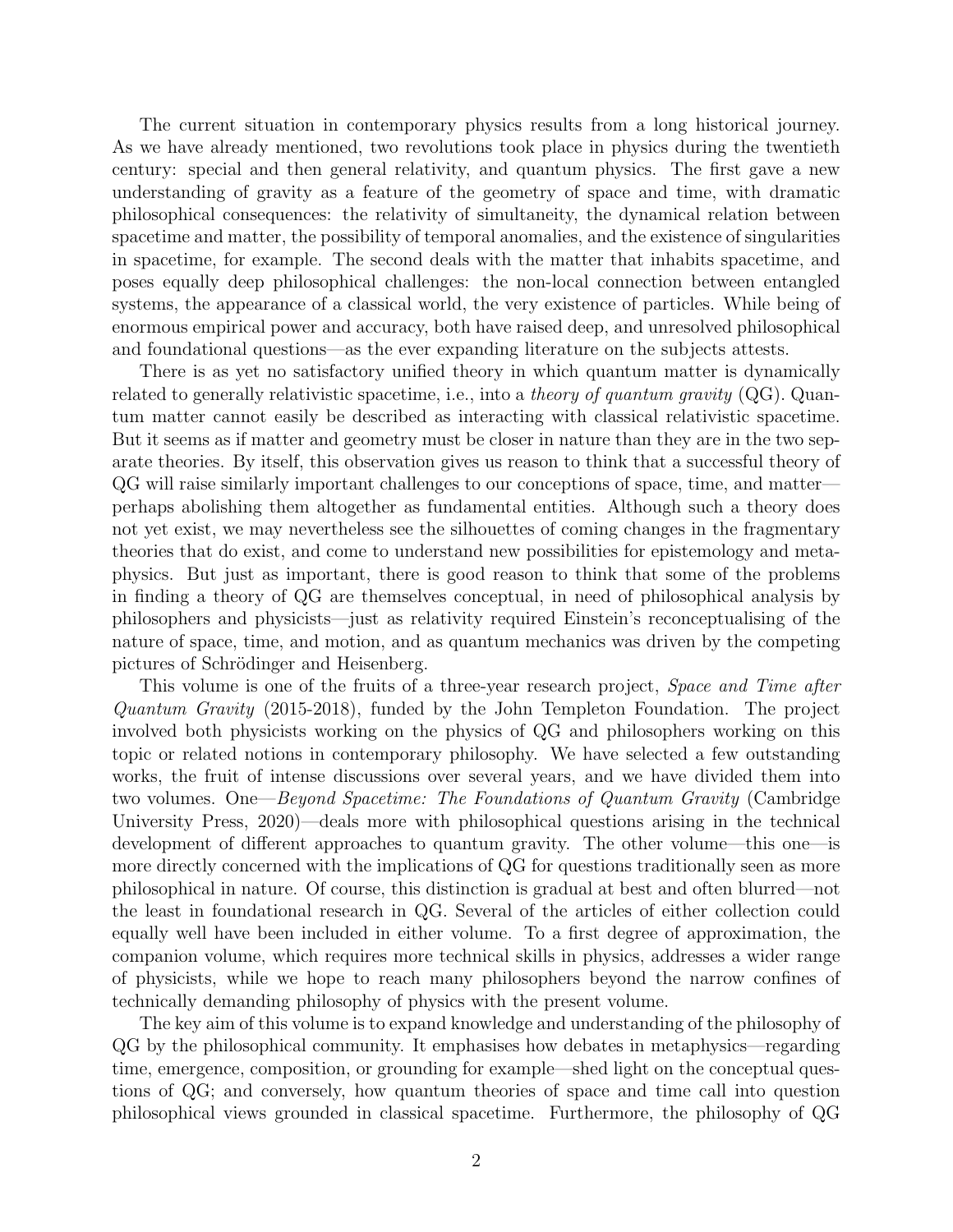raises methodological questions, for instance concerning the relation between physics and metaphysics. The essays in this volume have been chosen to demonstrate to a wide range of philosophers the significance of the subject, as well as making novel contributions to it.

The essays are organised around three main subjects: (i) the possible emergence of spacetime in various approaches to QG, (ii) philosophical (especially metaphysical and epistemological) discussions of the nature of this relation of emergence and (iii) a final section devoted to methodological aspects of the philosophy of QG. The remainder of this introduction sketches these topics and the contributions.

#### 1 Searching for spacetime

The first series of papers explores various approaches to quantum gravity and examines how spacetime might emerge in these specific approaches. The first chapter categorises the way in which spacetime can be said to emerge from a more fundamental but less spatiotemporal structure into qualitatively different levels and exemplifies them in the context of loop quantum gravity. The first three chapters all aim to clarify, and perhaps to some extent downplay, claims of emergence of familiar spacetime structures in this context. The last paper, in contrast, proposes that the classical notion of spacetime would have to be generalized if nature turns out to be supersymmetric

The first chapter by **Daniele Oriti** proposes a levels view of the emergence of spacetime in QG. According to Oriti, the emergence of spacetime comes in degrees, where 'degree' or 'level' is not to be understood ontologically as metaphysical layers or a sequential succession. Rather, levels are intended to indicate a broadening of the perspective on the problem, such that at each step, novel conceptual, methodological, epistemological, or ontological issues show up as the complexity and the richness of the physics increases. He identifies four distinct levels of emergence of spacetime and of the gravitational field, and offers the helpful analogy of the emergence of hydrodynamic properties of (super)fluids from its atomic constitution.

The first level, Level 0, covers classical GR and direct quantisations of its geometric degrees of freedom. Already at the classical level, there is a sense in which space and time dissolve, as the general covariance of classical GR implies that, generically, there exists a multitude of notions of space and time. Moreover, in the Hamiltonian formulation of GR required for canonical quantisation, there is a 'problem of time' in that time and dynamics appear to vanish altogether. Even so, the fundamental degrees of freedom are still spatiotemporal, or geometric. These difficulties are exacerbated at the quantum level, where superpositions of exact geometric configurations are permitted. In the hydrodynamical analogy, Level 0 would correspond to the construction of macroscopic hydrodynamic observables as functions of different ones, with their quantisation adding difficulties. Following Carlo Rovelli, Oriti believes that these challenges can be resolved deploying a relational strategy.

Level 1 complicates this picture by adding new, distinct kinds of degrees of freedom, which are neither spatiotemporal or geometrical in any direct sense. Typically, the fundamental degrees of freedom are combinatorial or algebraic, and show no continuum structure. Many theories of QG, such as loop quantum gravity, string theory, causal sets, and causal dynamical triangulations are naturally interpreted to at least ascend to this level. While the explication of emergence at Level 0 involves the classical limit, to see spacetime emerge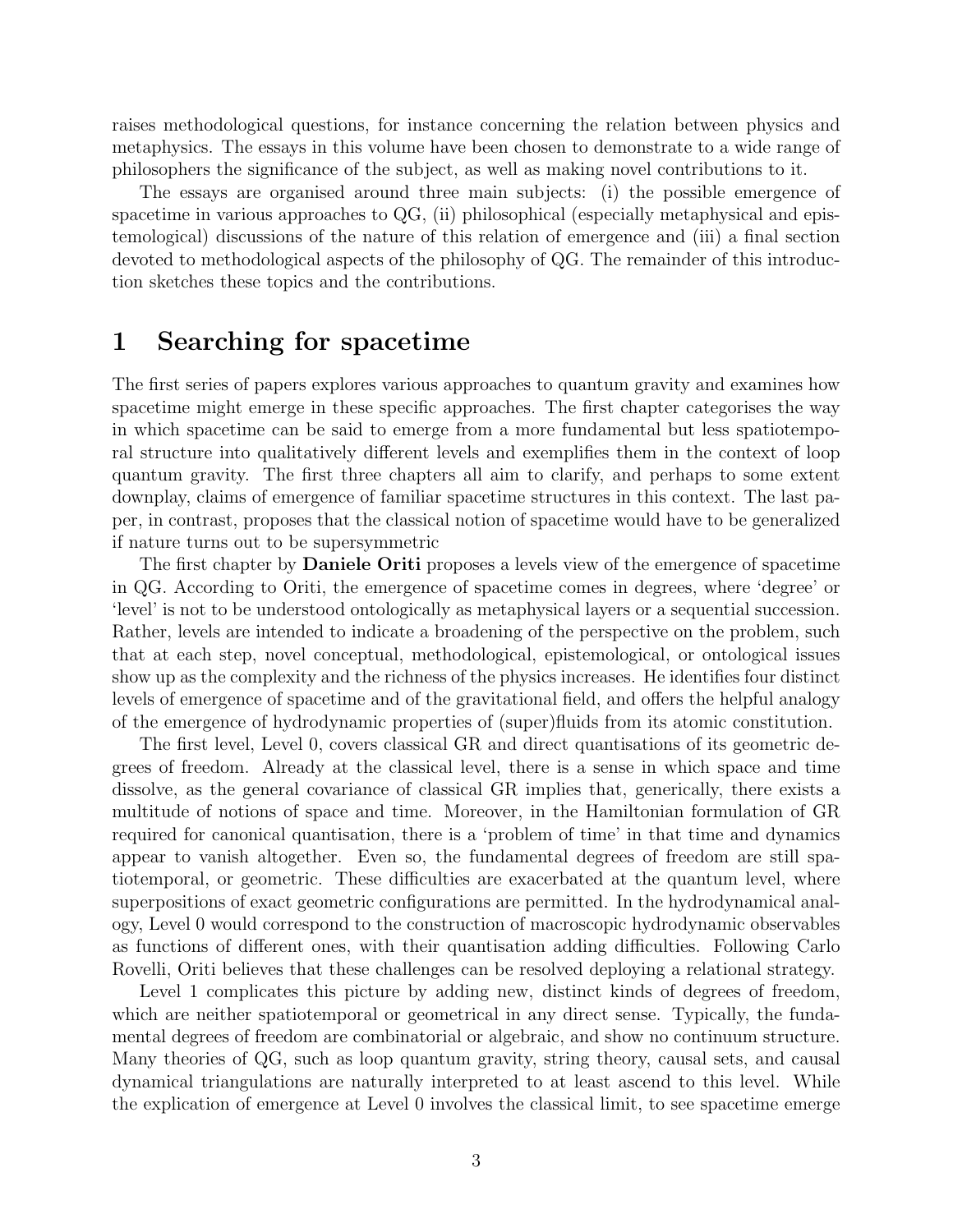at Level 1, the continuum limit—to be carefully distinguished from the classical limit, must be taken (usually via coarse graining or renormalisation). Unlike the other levels, Level 1 includes an ontological aspect in that the postulated new kinds of degrees of freedom form a novel ontological category. This level is directly analogous to the move from macroscopic hydrodynamics to the grainy world of the atoms which constitute the fluid.

Levels 2 and 3 do not proceed to a novel, qualitatively distinct kind of degrees of freedom. Instead, they involve different conceptual perspectives on the same basic ontology. Level 2 starts from the realisation that the continuum limit is often not unique, but leads to distinct macroscopic phases separated by possible phase transitions. Not all such macroscopic phases will be geometric or spatiotemporal. What needs to be shown to resolve this level is that there exists a spatiotemporal phase in some approximation and some limit. In case of such non-trivial macroscopic phase diagram, spacetime, argues Oriti, can be said to be emergent in a more radical sense compared to Level 1. In the hydrodynamic analogy, one and the same system can condense into different macroscopic phases such as solid, fluid, and gaseous, and will only obey hydrodynamic laws in one of them.

Finally, the existence of distinct macroscopic phases leads to the possibility that the system undergoes a phase transition. Thus, a system may transition from a non-spatiotemporal to a spatiotemporal or geometric phase, sustaining a 'geometrogenesis'. This is what may occur in quantum models of the big bang where one can distinguish an 'earlier', nonspatiotemporal phase from a 'later', approximately spatiotemporal one. While this transition ought to be regarded as a physical process, the difficulties involved in conceptualising these transitions as physical, yet non-temporal processes justify regarding them as Level 3 transitions. In comparison, appreciating the physical nature of phase transitions in the hydrodynamic analogy seems more straightforward.

Oriti's categorisation of qualitatively different kinds of spacetime emergence gives useful guidance to a field which has so far only started to appreciate the systematically different kinds of issues involved at the different level of emergence.

Jeremy Butterfield's essay addresses the nature and significance of 'dualities' in physics. These symmetries attracted a great deal of interest amongst physicists when they were discovered in string theory in the 1990s, sparking the 'second string revolution'. More recently they have been the subject of intense scrutiny by philosophers, for their implications for the interpretation of string theory (for a general overview aimed at philosophers, see Le Bihan and Read 2018). For instance, Huggett (2017) argues that duals should be understood as fully equivalent descriptions, so that any apparent differences are non-factual. If so, the T-duality between theories with different radii for the universe means that fundamentally space has no definite radius, and, developing a line of thought proposed by Brandenberger and Vafa (1989), the observed definite radius must be emergent.

Butterfield argues that such reasoning should be resisted. Drawing on work by (and with) Sebastian De Haro (e.g., 2020), he first gives a formal account of 'duality': broadly speaking, two theories are dual when they are different formal representations of a common 'bare theory'. For instance, one can represent the same system of moving bodies in frames of reference with different origins, orientations, and states of rest. There is an isomorphism between the two representations that allows one to see how they are describing a common set of quantities in the same way. However, this formal mapping says nothing by itself about whether one of the representations is right about absolute rest, or whether there is in fact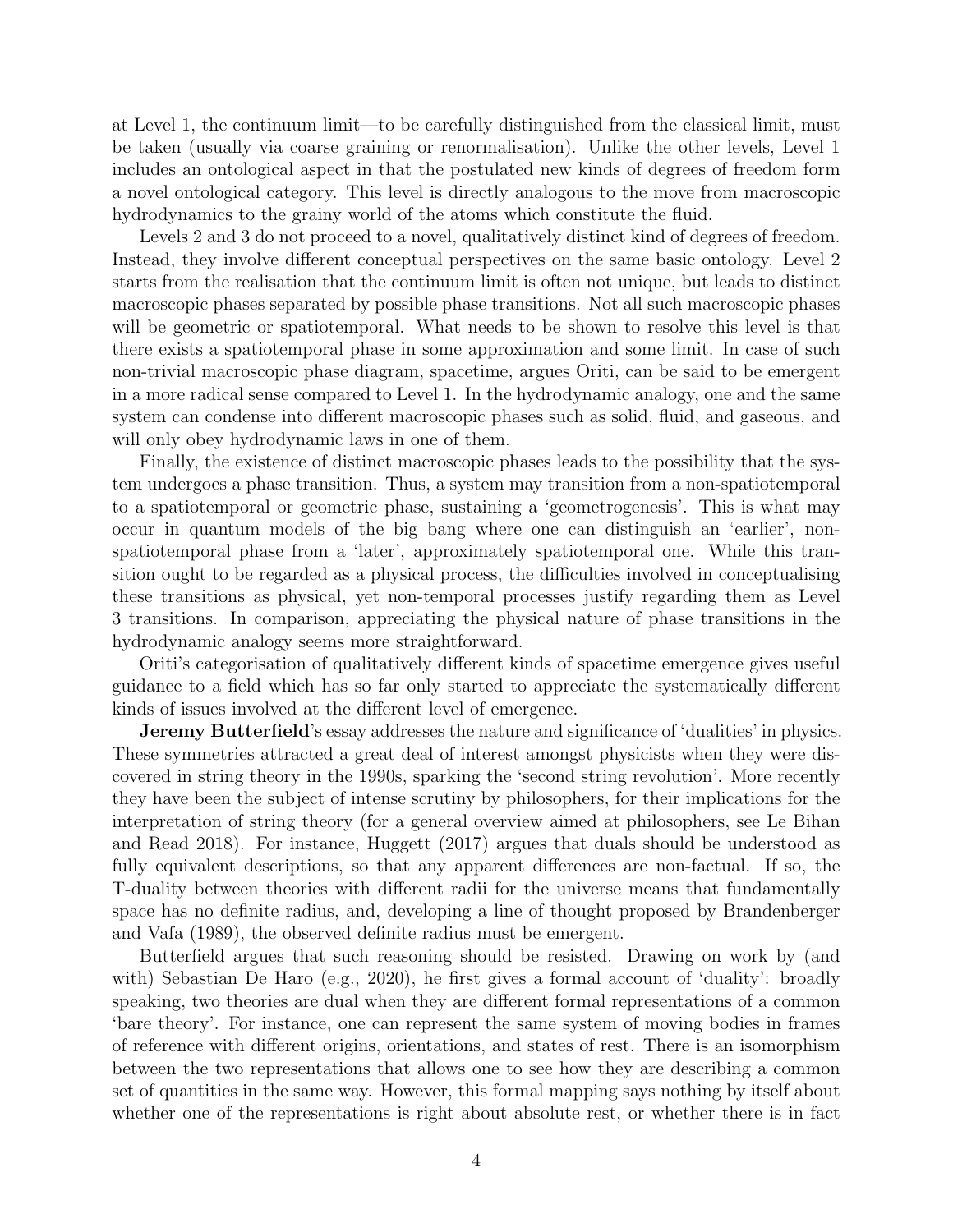no standard of absolute rest.

Such questions are a matter of the interpretation of physical theory, in this case the two duals. Do they automatically say the same things, or disagree substantively? Butterfield (and De Haro) therefore invoke a formal theory of interpretation, in which reference is handled by actual worldly extension, and sense by extension across possible worlds. Of course, in this framework, whether the duals say the same things depends on their intended sense: Newton's 'space' has an absolute standard of rest, which Newton hypothesised to be that of 'the centre of the world'. Of course in that sense of 'space', one could meaningfully disagree with him, even though Galilean symmetry means that no experiment can settle the issue. Similarly for T-duals: one could in principle understand their difference as either merely representational, or as real. For Butterfield, until we have a theory that explicitly unifies them, revealing the underlying bare theory, we must understand them as disagreeing about the actual world. Those advocating for emergence will disagree, arguing that one can in suitable circumstances infer that duals agree factually, even absent an explicit underlying theory (e.g., Huggett and Wüthrich 2020).

In her essay, Alyssa Ney asks whether there is evidence for the emergence of spacetime specifically metrical—structure from quantum entanglement entropy: this is an idea that has received recent attention (for instance, Cao et al. 2017). A starting point for this way of thinking (though related ideas go back further) is the Ryu-Takayangi conjecture that 'holographically' relates the entanglement on the boundary of anti-de Sitter spacetime to an area in the bulk, using the AdS-CFT duality. (Specifically, the entropy arising from the entanglement between the conformal fields in two regions on the boundary, is directly related to the area of the minimal surface in the bulk that separates them.) It is quite striking that two things as disparate as quantum entanglement—which at root measures the ability to factorise vectors in Hilbert space—and metrical quantities, can be related in this way. It is an insight that led Cao and co-authors to describe how to reconstruct a spatial metric from an abstract quantum system.

Such an idea strongly suggests emergence. The quantum structure, from which the spatial structure is supposedly recovered, is seemingly non-spatial, as we noted. However, as Ney explains (drawing on the earlier work of others), that conclusion is hasty, for the mere correspondence does not entail emergence. Amongst other possibilities, which, if either, of the two sides is more fundamental? The correspondence alone does not tell us that it is the Hilbert space side. If, Ney argues, one looks at the derivation of the Ryu-Takayanagi conjecture, the reasoning seems, if anything, to show that it reflects the way spatial structure constrains the quantum entanglement. (And, she claims, similarly in earlier derivations of the Hawking-Bekenstein entropy that also relate entropy and area: e.g., Bombelli et al. 1986.) In that way of looking at things, space seems to be at the same level as entanglement. Thus, she concludes, these derivations of space from Hilbert space, do not support the claim of emergence. Of course, that is not to say that they are incorrect, or that there may not be other motivations for seeking to derive space in this way: for instance, one might hope that by starting from such a solidly quantum foundation, one might eventually recover emergent general relativity, thereby providing a route to a full theory of QG. But Ney's claim is that such motivations are future-oriented speculations, not at present well-supported by metric-entanglement correspondence.

According to what Tushar Menon calls 'Earman's principle', dynamical and spacetime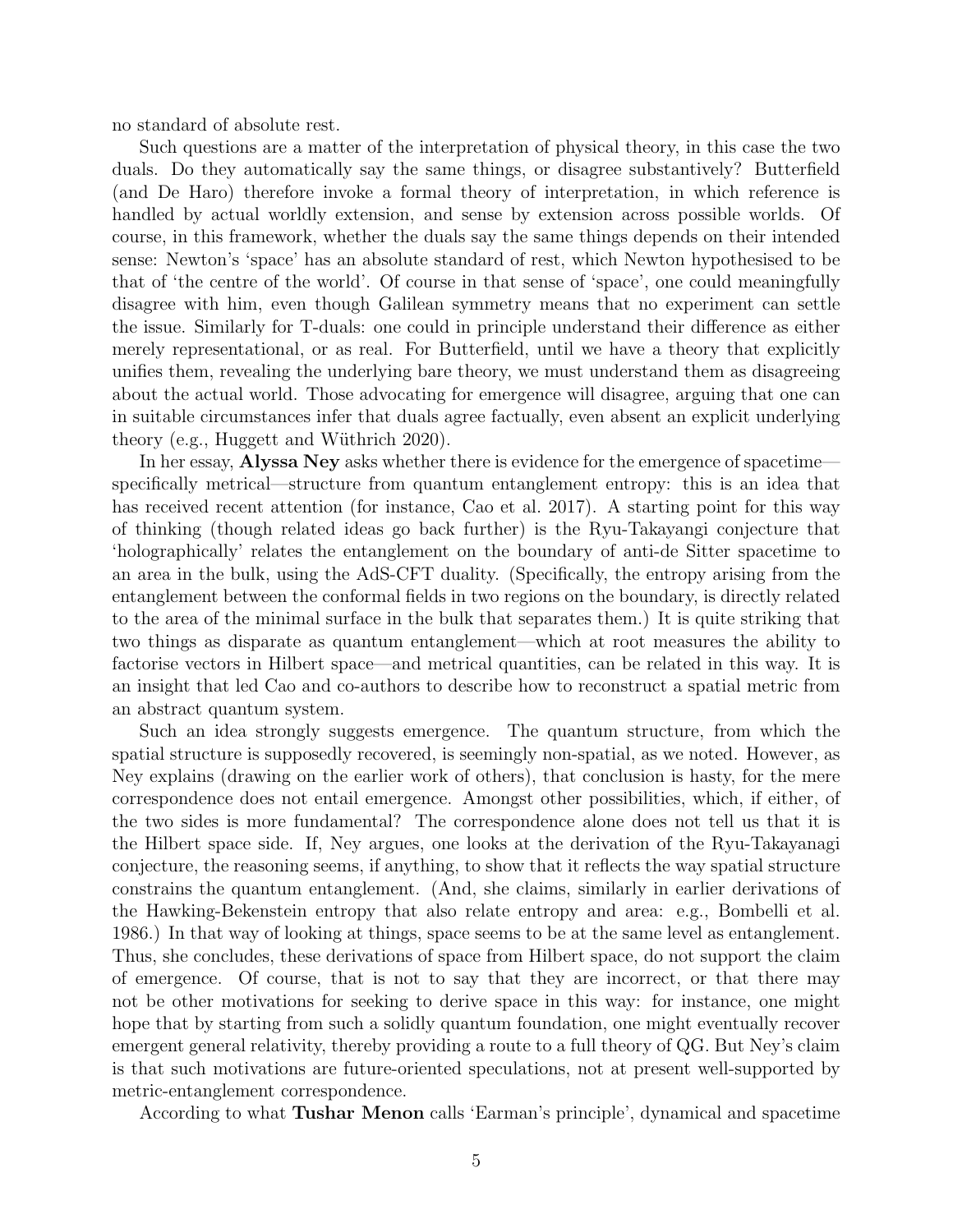symmetries ought to coincide in a theory. Thus, if the dynamics of matter is Lorentz covariant, as is the case for the standard model, then the appropriate spacetime venue for the theory is one which is Lorentz symmetric, i.e., Minkowski spacetime. If it turned out to be the case that matter enjoys an additional, and hitherto undetected, symmetry, the spacetime should follow suit and be generalised accordingly.

In his contribution, Menon explores the possibility that matter is supersymmetric, which is the case if the theory's Lagrange density remains invariant under transformations mapping bosons to fermions and vice versa. As it turns out, such transformations 'mix' with spacetime translations in the sense that repeated applications result in a net translation in spacetime. Menon concludes from this that supersymmetry is inherently spatiotemporal, giving us all the more reason to extend the spacetime arena for supersymmetric physics. Such a superspace consists in a 'supermanifold'—constructed from commuting and anticommuting 'supernumbers'—endowed with a 'super-Minkowski metric'. The reward for formulating supersymmetric physics in superspace is that the resulting equations of motion are manifestly supersymmetric, allowing the theory to wear its symmetry on its sleeves.

As it turns out, the light postulate of special relativity is violated in such a supertheory: the speed of light is no longer invariant in all superspace coordinate systems. Menon concludes from this that we should be hesitant to read off the operational information concerning the behaviour of measuring devices such as rods and clocks made from supersymmetric fields from the structure of superspace. Maybe so, but this might alternatively be counted as a strike against the extension of Earman's principle to the supersymmetric context.

#### 2 The metaphysics of spacetime emergence

That space and time or spacetime might emerge from a non-spatiotemporal structure seems frankly puzzling—and difficult to articulate conceptually. Hence the second series of selected papers, devoted to the philosophical analysis of the claim that spacetime is emergent. The series comprises four chapters written by David Yates, David J. Chalmers, Alastair Wilson and Jenann Ismael, respectively. They discuss the prospects of analysing the dependence of spacetime on a non-spatiotemporal structure via a relation of functional realisation (an important milestone in a debate which is gaining momentum—cf. the forthcoming special issue of Synthese on the topic, edited by Karen Crowther, Niels Linnemann and Christian Wüthrich), a relation of causation, or even the possibility to fully eliminate spacetime from the furniture of the world.

In his contribution, **David Yates** examines the problem of empirical incoherence in QG: if spacetime is not part of the fundamental ontology of physics, how is it possible for fundamental physical theories to be justified by observations of spatiotemporally located things like rods, pointers and clocks? As a solution to the problem, he distinguishes between views that accept and reject the reality of a spatiotemporal structure over and above the more fundamental non-spatiotemporal structure. Drawing lessons from the philosophy of mind, he argues that we should adopt a form of realism about the dependent spatiotemporal structure in order to solve the problem of empirical incoherence.

This dependent spacetime, according to Yates, can either be grounded in or caused by the more fundamental non-spatiotemporal structure. Thus, Yates sees spacetime as a set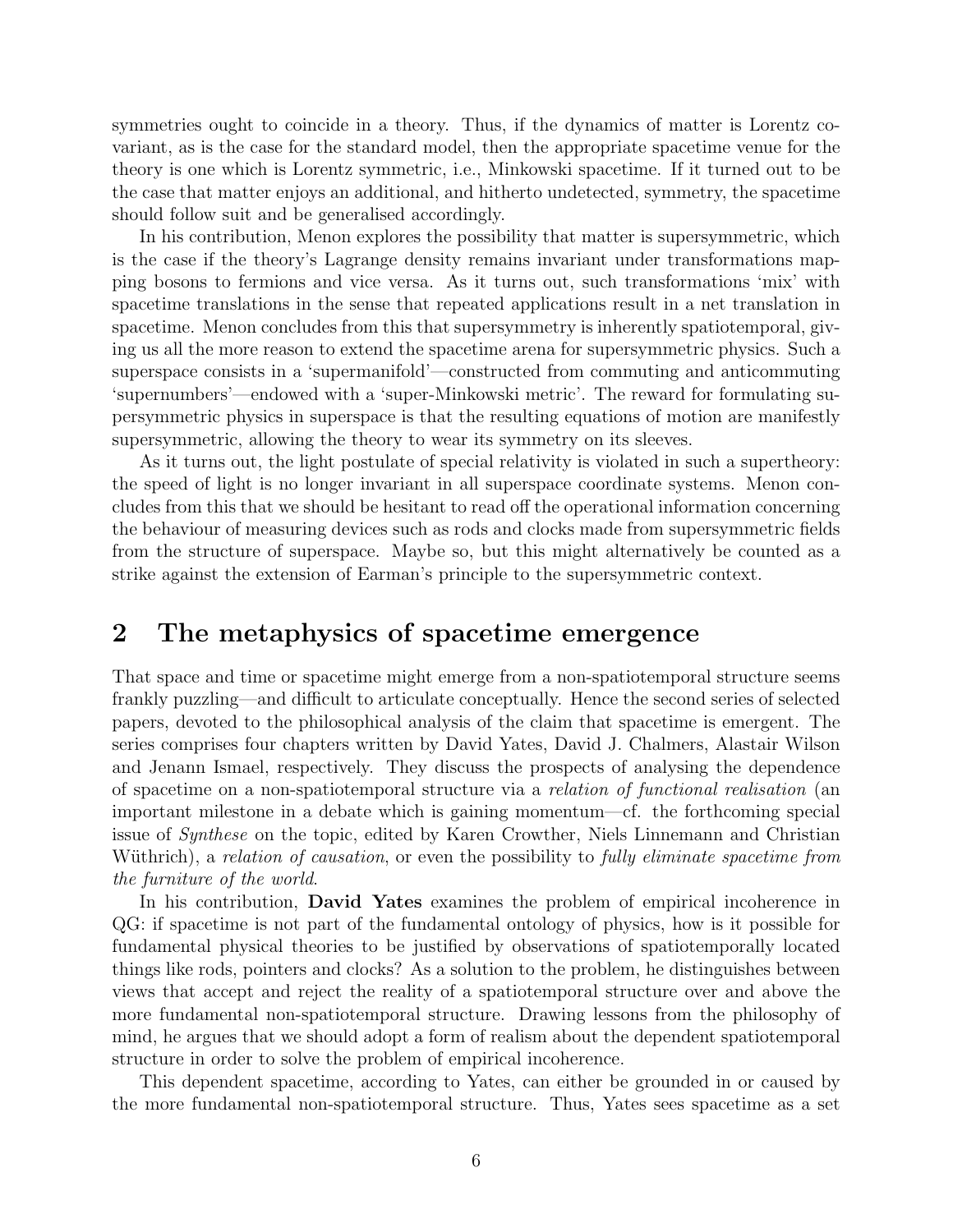of functional roles implemented by a more fundamental structure, a view called 'spacetime functionalism', which was developed in the context of QG by Lam and Wüthrich (2018). The spatiotemporally located things that act as evidence for physical theories are thereby regarded as being real entities caused by, or grounded in, more fundamental non-spatiotemporal entities. Yates thereby makes a case for a specific sort of spacetime functionalism that takes the existence of spatiotemporal roles, ontologically speaking, very seriously—against another sort of spacetime functionalism, more linguistic in nature, that regards spatiotemporal roles as mere linguistic roles some predicates occupy in the architecture of the theory. The view is at odds with Linnemann (forthcoming) who argues that spacetime functionalism as a general view does not help with the problem of empirical incoherence.

David Chalmers focuses first on the emergence of space rather than of spacetime with a focus on philosophy of mind and the possibility of identifying what he calls 'Edenic space' namely, space as we immediately find it in the manifest image of the world—with real physical space. His main claim is that we should be functionalists about the manifest image, and that we should not expect the Edenic space of the manifest image to faithfully mirror the structure of the physical space. Rather, we should construe space as the structure triggering (our experience of) the manifest spatial image. In other words, Chalmers argues against what he dubs 'spatial primitivism', namely the view that space is just as it appears in the manifest image. He favours instead *spatial functionalism*—the view that space is what causes the Edenic space of the manifest image.

The move from spatial primitivism to spatial functionalism has major fallouts, not only for the status of the physical space in which we live, but also for other sorts of more abstract spaces involved in virtual reality experiences. Indeed, he argues that the rejection of spatial primitivism in favour of spatial functionalism has a straightforward consequence: virtual spaces should be regarded as real spaces, functionally implemented by an ontology to which we have no direct epistemic access via our experience of the virtual reality. Then he moves on to analysing the interpretation of spacetime in the context of general relativity and of the relation of emergence existing between the relativistic spacetime and the more fundamental non-spatiotemporal structure of QG. Likewise and in line with other works, he discusses the strategy of finding spatiotemporal functional roles in the general theory of relativity before turning to quantum theories of gravity to identify the realisers of these roles. There again, he defends the view that the functionalist strategy justifies realism about the spacetime of general relativity. Drawing from discussions about the existence of an explanatory gap between a non-spatio-temporal theory of QG and a theory of general relativity, Chalmers then focuses on the possible existence of another explanatory gap between general relativity and the manifest image this time; he argues that spacetime functionalism may close this gap. In brief, according to him, we should free our ontology from Edenic space assumptions; but we should nonetheless be realists about a functional physical space, identified with the structure that triggers our experience of Edenic space.

Alastair Wilson also examines spacetime functionalism as a way to analyse the dependence of spacetime on a non-spatiotemporal structure. He begins with the following question: should we construe the dependence of spacetime on the non-spatiotemporal structure as causal or non-causal? As Wilson points out, distinguishing between causal and non-causal relations—also called 'grounding relations'—requires a demarcation criterion. This criterion is supposed to allow us to decide, in the face of a relation of dependency, whether this rela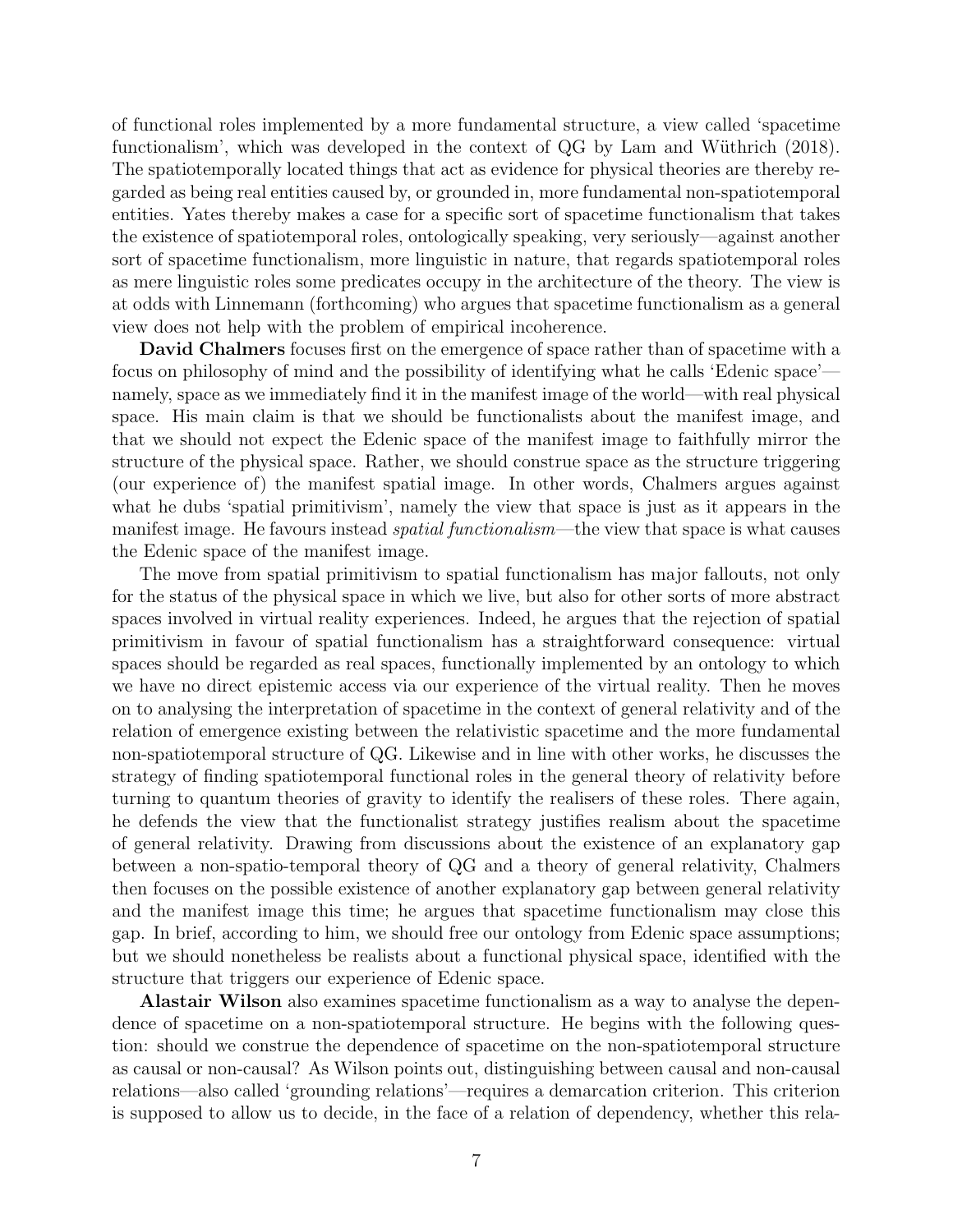tion is causal or not. An intuitive demarcation criterion is related to time. Causation would refer to cross-temporal dependency relations—the two relata of the relation being located at different times—and grounding to synchronic dependency relations—the two relata being located at the very same time. As Wilson notes, if this temporal demarcation principle were to be right, then it would follow that the emergence of spacetime cannot be causal (and not grounding either), since time doesn't exist at the fundamental level—thereby preventing us from identifying the dependence of spacetime on the non-spatiotemporal structure to a causal relation.

But Wilson takes another road as, drawing on previous work (Wilson 2018), he rejects the temporal criterion and proposes an alternative mediation criterion: causal relations are dependence relations mediated by a law of nature, while grounding relations are mediated by constitutive principles—what it is to be a particular thing or kind of thing. This suggests that we can use our understanding of what it is to be a law of nature to grasp the distinction between causation and grounding. Of course, as Wilson acknowledges, this amounts to replacing questions about the nature of dependency relations by questions over the nature of those mediating principles. For instance, if we construe causal relations as relations mediated by a law of nature, then we need to understand what a law of nature is—without appealing to causation, at risk of vicious circularity—which might or might not be problematic, depending on which of the two notions one takes to be more fundamental. Nonetheless, it is an important result that the difference between grounding and causation can be illuminated this way as we can then analyse, in some approaches, emergent spacetime as being caused by a non-spatiotemporal structure.

As Wilson notes, this idea might surprise the reader as, at first sight, this seems at odds with the common assumption found in the literature that spacetime does not emerge via a causal process, causation being too tightly related to the existence of space and time (a possible exception could be found in cosmological models based on quantum gravity; see e.g. Huggett and Wüthrich 2018). Usually, this relation of dependency is considered to be both non-temporal and non-causal, either because it is a primitive relation of grounding (i.e. not to be specified further via another relation) or because it is a relation of mereological composition. But Wilson's new criterion suggests that spacetime could literally be caused by a non-spatiotemporal structure, in particular in loop quantum gravity. Wilson then shows that there is a way to avoid this surprising consequence by using the functionalist machinery. Spacetime functionalism offers a new way to interpret the situation in LQG, spacetime being functionally realised—a constitutive principle—and hence grounded in, rather than caused by, the non-spatiotemporal structure, according to the mediation criterion. Wilson closes with a discussion of the many-instant landscape view defended by Gomes (2017). According to this view, the world is a 'timeless' state space of spatial field configurations. Wilson argues again that the existence of spacetime in this approach should be regarded as mediated by a functional principle and so, because of his demarcation principle, as grounded in the nonspatiotemporal structure.

In her essay, Jenann Ismael argues for an expansive view of what the 'emergence of spacetime' might amount to, which opens an unnoticed and perhaps surprising route to recovering spacetime. It is typically assumed that conscious experience will be recovered from fairly high level physics, so that reduction from any lower physics can (with a sigh of relief) ignore the mind—to be taken care of later. Ismael cites Maudlin (2007) as an example of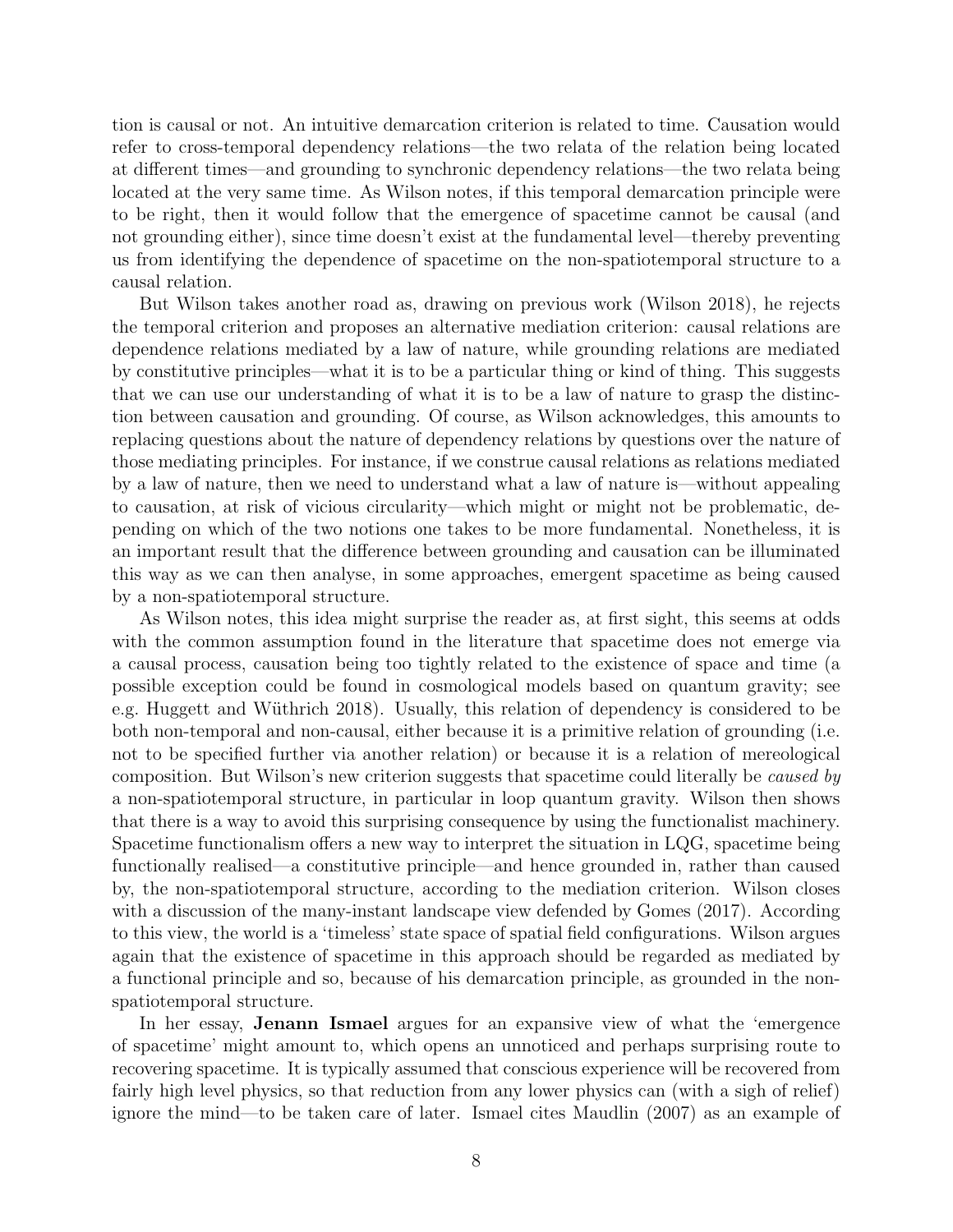this position. Since the physics which is supposed to explain the mind is spatiotemporal, the corollary is that physical space itself will have to be recovered from any non-spatiotemporal theory—as programmes in QG typically assume.

However, of course all that need be recovered, strictly speaking, is the conscious experience of spatiotemporality. If one assumes that that is given immediately in experience, then the result is the same—physical spacetime must emerge. But, Ismael argues, spacetime is not at all immediately experienced. Empirical studies support the view—which has antecedents in Berkeley, Poincaré, and Mach (on whom she focusses)—and provide evidence that the concept of spacetime is a construct from experience. More specifically, different sensory modalities present different perspectives on the physical world, each in its own 'sensory manifold'. But the mind unifies these through sensory and motor interaction with the world, finding that a representation in which they are viewed as different takes on a single spatiotemporal world simplifies their relations greatly. (The significant plasticity in this unification shows that it is not a fixed given.)

The upshot of course is that strictly speaking, a theory without spacetime is not required to deliver spacetime itself, but only to explain the sensory modalities, to recover the sensory manifolds. Then the brain itself will take care of spacetime, which would be recognised as a mere appearance. Ismael notes that such an account would fit a functionalist model: the functions of the modalities could found to be played by the non-spatiotemporal. She does not necessarily advocate such a strategy, but argues that it should be recognised to understand the epistemology and goals of spacetime emergence. At first glance the strategy appears radical, but Ismael points out that it may not be so far from what has already been suggested. For instance, Rovelli (1991) suggests a strategy of recovering rods and clocks instead of spacetime: it is not such a great leap to consider instead recovering 'information gathering and utilising machines', cashed out functionally in non-spatiotemporal terms (see also Baron 2020).

#### 3 Methodological issues

The last series of chapters reflects the diversity of works in the growing community of philosophy of QG. If a central issue in QG is the conceptual articulation of the potential emergence of spacetime, many other issues in QG arise along the way. With this last section, we want to invite philosophers to delve deeper into those other questions related to the construction of a theory of QG—and thus to draw their attention to a number of points that could have important repercussions for many philosophical questions.

The first chapter by Richard Healey deals with the perhaps most famous problem in the foundations of quantum mechanics, the measurement problem. However, it does so in the context of one specific approach to quantum gravity, loop quantum gravity, raising the difficult question of whether or not we should solve the measurement problem in order to make progress with QG. The second chapter by Kerry McKenzie focuses on the connection between physics and philosophy, and on the possibility of obtaining metaphysical knowledge from the current state of physics where we lack, one must note, a final theory applying to all domains of observation. The final chapter by Adam Koberinski examines a deep puzzle about vacuum energy, sometimes called the 'vacuum catastrophe' or 'cosmological constant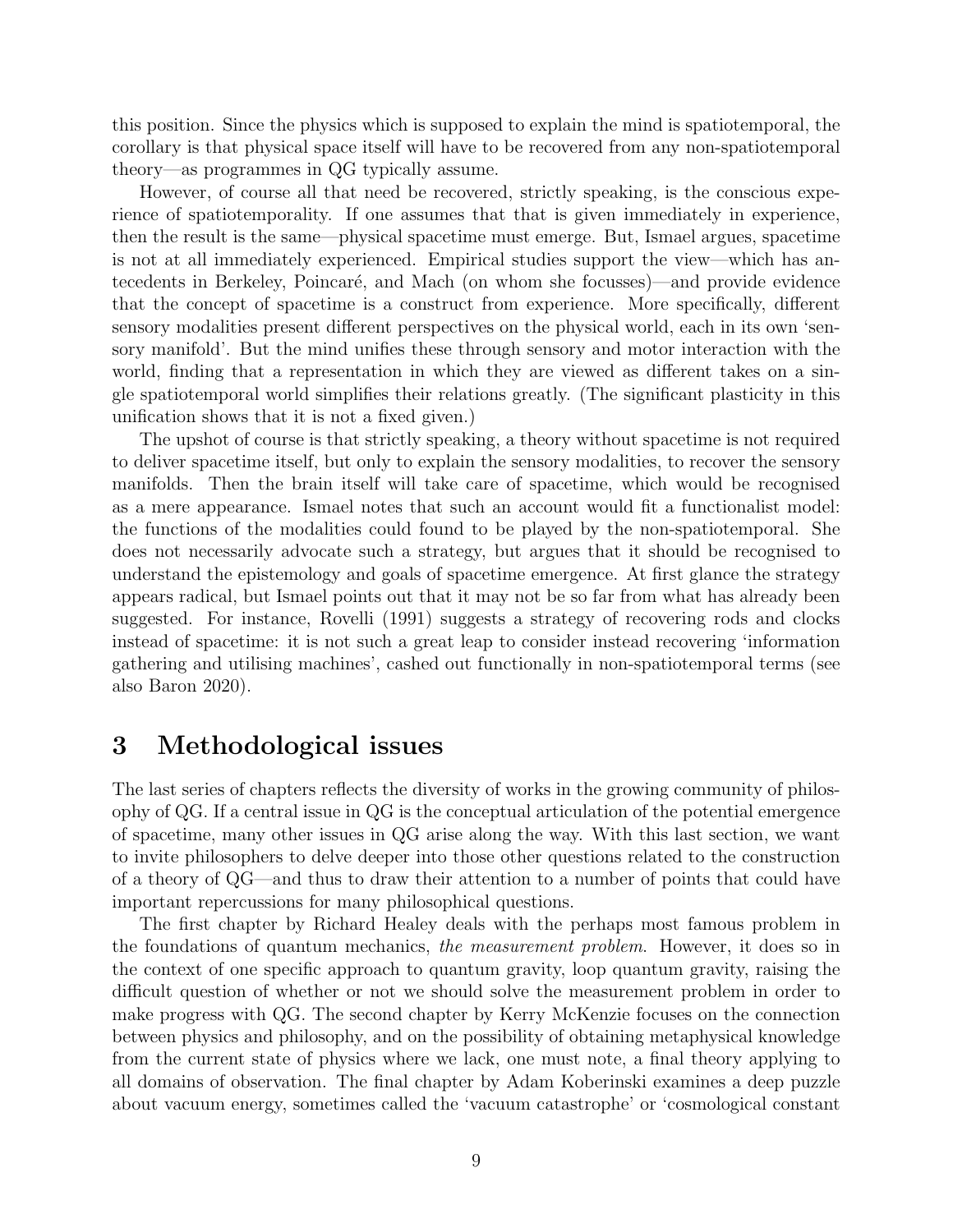problem'. The problem arises from a clash between the value of the vacuum energy we calculate via quantum field theory—which must be extremely high—and the value we get from cosmological data when we observe the way the energy is distributed in the observable universe, suggesting an extremely low value.

These three issues, although quite different, may serve to show just how fertile research in the philosophical foundations of QG is for very different questions, traditional and new, technical and fundamental.

Richard Healey's contribution discusses critically, but sympathetically, Carlo Rovelli's relational interpretation (1996) as a way to solve the quantum measurement problem in the context of (covariant) loop quantum gravity. Although Rovelli was of course one of the main architects of this theory, Healey shows that there are significant tensions between the two. Healey believes that these can be overcome in his own pragmatist approach to quantum physics.

Rovelli's relational interpretation of quantum mechanics departs from von Neumann's notion of a measurement resulting in a correlation between the initial state of the 'system' and the final state of the 'measurement device'. In Rovelli's interpretation, there is no place for an absolute and objective state of a system; instead, all states are relational in that a system is in a state only relative to another system, which may be an observer who has or gains knowledge about the first system. Consequently, Rovelli rejects the idea that there is such a thing as the complete description of the total state of the world.

Applying the relational interpretation to covariant loop quantum gravity, Rovelli and Vidotto (2014) propose to understand its transitions between spin network states as physical processes enclosed between interactions between systems whose boundaries are ultimately conventional. It is these processes which are ultimately nothing but spacetime regions. The resulting 'relational loop quantum gravity', Healey argues, struggles to accommodate the concept of an observer capable of registering the outcomes of measurement interactions as it deals exclusively in spacetime regions (and their conventional boundaries). Since observers are not mere spacetime regions, more work is required to show how they (and thus von Neumann measurements) can be modelled in the context of relational loop quantum gravity.

As one of the morals to be drawn, Healey concludes that the characterisation of observing or measuring systems needs to be established as emergent in loop quantum gravity. In this sense, he requires the emergence of spacetime for the quantum measurement to be resolved. As he notes, this is in disagreement with Wüthrich (2017), who argues that instead, the emergence of spacetime in QG requires the resolution of the measurement problem, not the other way around.

The second chapter of this series, by **Kerry McKenzie**, begins with the observation that many philosophers dream of a final physical theory of everything that will answer some of the deepest and most intriguing metaphysical questions. For instance, is time really flowing or is it just a perceptual artefact of the way we experience a static four-dimensional world? Is there a sort of modal glue connecting events in a systematic way and explaining why the world seems to obey to some laws of nature? We do not have such a final, absolutely fundamental theory, but this situation does not prevent metaphysicians from engaging in metaphysical activity by using constraints from empirically well-confirmed physics.

McKenzie argues that this kind of naturalised metaphysics is problematic. If we step back and look at theoretical physics as a whole, we can see that the empirically well-confirmed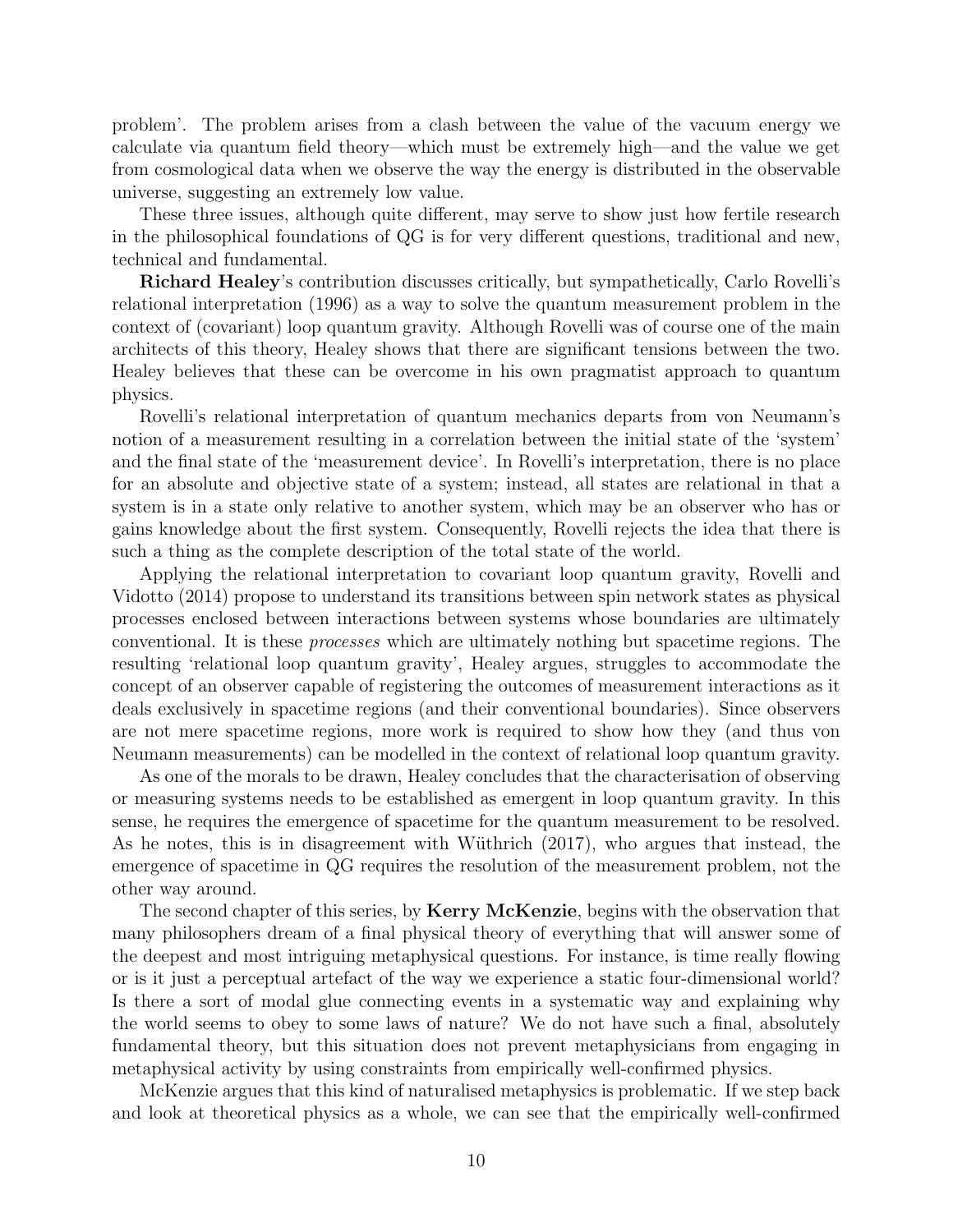theories on which it is based should ideally be replaced by another more fundamental, and perhaps definitive, theory. Until we find this Holy Grail—assuming that it exists—we are stuck in a far from ideal epistemological situation. Indeed, it seems difficult to reliably draw metaphysical knowledge from the current state of physics. Why should we trust our currently most fundamental physical theories to give us empirical access to the fundamental structure of the world? After all, we know that those theories are not absolutely fundamental.

After characterising her preferred sense of 'naturalistic metaphysics', McKenzie shows that claims in metaphysics had to change their truth value as science, and especially physics, progressed. With regard to the classic debate between scientific realists and anti-realists, she argues that friends of scientific realism may appeal to the notion of approximate truth and argue that certain structures are preserved by the change in theory and, therefore, can be seen to justify certain claims about the world. McKenzie goes on to argue that this notion of approximate truth is of little use in dealing with more metaphysical issues. Indeed, metaphysical questions (say, regarding the existence of past and future entities) are often ontological or substantive questions that are difficult to answer in terms of approximation. McKenzie concludes that the value of engaging in metaphysical speculation based on our currently most fundamental physical theories is unclear.

We believe that this situation offers a powerful motivation to shift our attention from the well-established theories of physics to QG. Indeed, McKenzie's challenge to naturalised metaphysics does not necessarily oblige us to wait for the development and empirical confirmation of a final theory. Le Bihan (2020), for example, argues in response to McKenzie that we can obtain substantial metaphysical knowledge from speculative physics by examining the field of QG as a whole and looking for features present in all or almost all approaches to QG.

The last paper, by **Adam Koberinski**, engages with a topic at the interface of QG and cosmology. The notorious 'cosmological constant problem' concerns what some physicists have labelled the 'worst prediction in physics of all times': theoretical expectations for the value of the cosmological constant  $\Lambda$  based on considerations from particle physics overshoot observational limits anywhere from 50 to 120 orders of magnitude (depending on a choice of 'cutoff'). The problem arises because quantum field theory seems to suggest that empty space has an enormous energy density, which, according to general relativity, ought to manifest itself in the geometry of spacetime, coupling to the Einstein equation as a cosmological constant term, inflating the latter to gargantuan proportions inconsistent with observations.

After clarifying what exactly the problem is supposed to be, Koberinski argues that this argument ought to be resisted at each turn. First, he shows that there is little basis on which to accept an objective zero-point energy scale in quantum field theory and hence to take the vacuum energy as real. Second, even if one did accept this, the vacuum energy turns out to be badly divergent on standard renormalisation procedures and hence does not deserve to be trusted. Third, it turns out that there exist more rigorous ways of coupling quantum field theory to general relativity than is assumed in the standard argument to the cosmological constant problem, and that under these approaches, vacuum energy, and so the cosmological constant problem, does not arise in the first place.

In the last part of his contribution, he shows that even assuming that all these steps to the cosmological constant problem can all be justified, the presently dominant attempts to solve it all fail. These attempts include 'naturalness' approaches such as supersymmetry,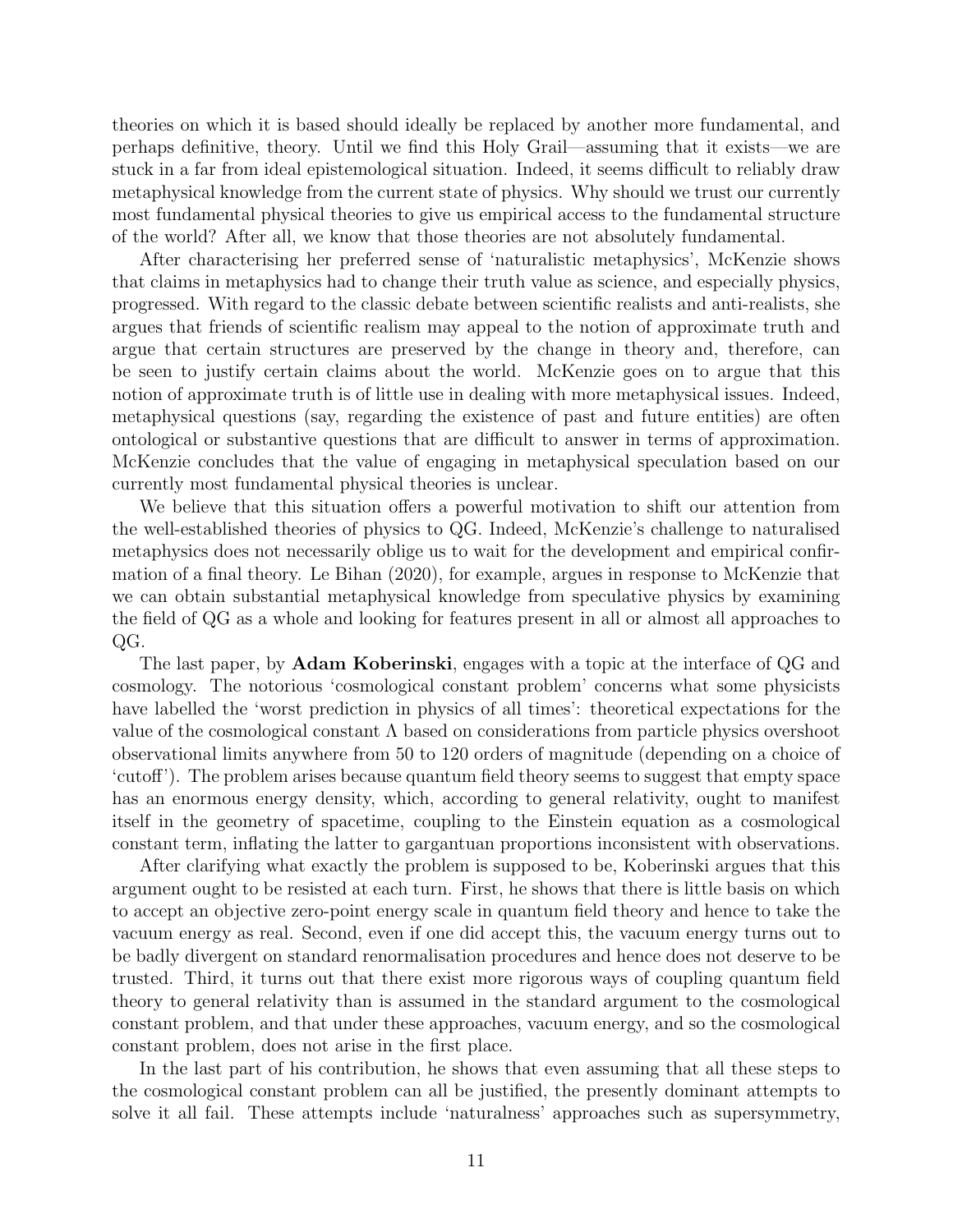apparent violations of the equivalence principle (for example due to higher dimensions as we find them in string theory), or statistical avenues based on anthropic reasoning or quantum statistical considerations. All of this leads Koberinski to the sobering conclusion that the cosmological constant problem has not been established as an actual problem, and physicists taking it as a heuristic to develop new physics may well be barking up the wrong tree.

## Acknowledgements

We are grateful to everyone who interacted with us in the context of our project *Space and* Time After Quantum Gravity. All the speakers and participants at the events we hosted contributed immensely to the project's success. We owe special thanks to the contributors of this collection. In particular, we would like to acknowledge the winners of our essay contests: in this volume the outstanding chapters by Adam Koberinski and Tushar Menon. The interdisciplinary nature of the collection required significant efforts of intellectual openness in addressing audiences and in working from perspectives that differed for many from their usual work. We also thank our assistants for their help and the contest's anonymous judges for their valuable feedback and their considered recommendations. The final preparation of this volume also owes a lot to our Editorial Assistant at the University of Geneva, Gaia Valenti, whose help for invaluable. Finally, we acknowledge the financial support from the John Templeton Foundation for making the project and this collection possible.

## References

- Baron, S. (2020). The curious case of spacetime emergence. Philosophical Studies 177, 2207–2226.
- Bombelli, L., R. K. Koul, J. Lee, and R. D. Sorkin (1986). Quantum source of entropy for black holes. *Physical Review D*  $34(2)$ , 373–383.
- Brandenberger, R. and C. Vafa (1989). Superstrings in the early universe. Nuclear Physics  $B\,316(2),\,391-410.$
- Cao, C., S. M. Carroll, and S. Michalakis (2017). Space from Hilbert space: Recovering geometry from bulk entanglement. Physical Review D 95 (2), 024031.
- Crowther, K., N. S. Linnemann, and C. W¨uthrich (forthcoming). Spacetime functionalism in general relativity and quantum gravity. Synthese. https://doi.org/10.1007/s11229-020- 02722-z.
- De Haro, S. (2020). Spacetime and physical equivalence. In N. Huggett, K. Matsubara, and C. Wüthrich (Eds.), *Beyond Spacetime: The Foundations of Quantum Gravity*, pp. 257–283. Cambridge: Cambridge University Press.
- Gomes, H. (2017). Quantum gravity in timeless configuration space. Classical and Quantum Gravity 34 (23), 235004.